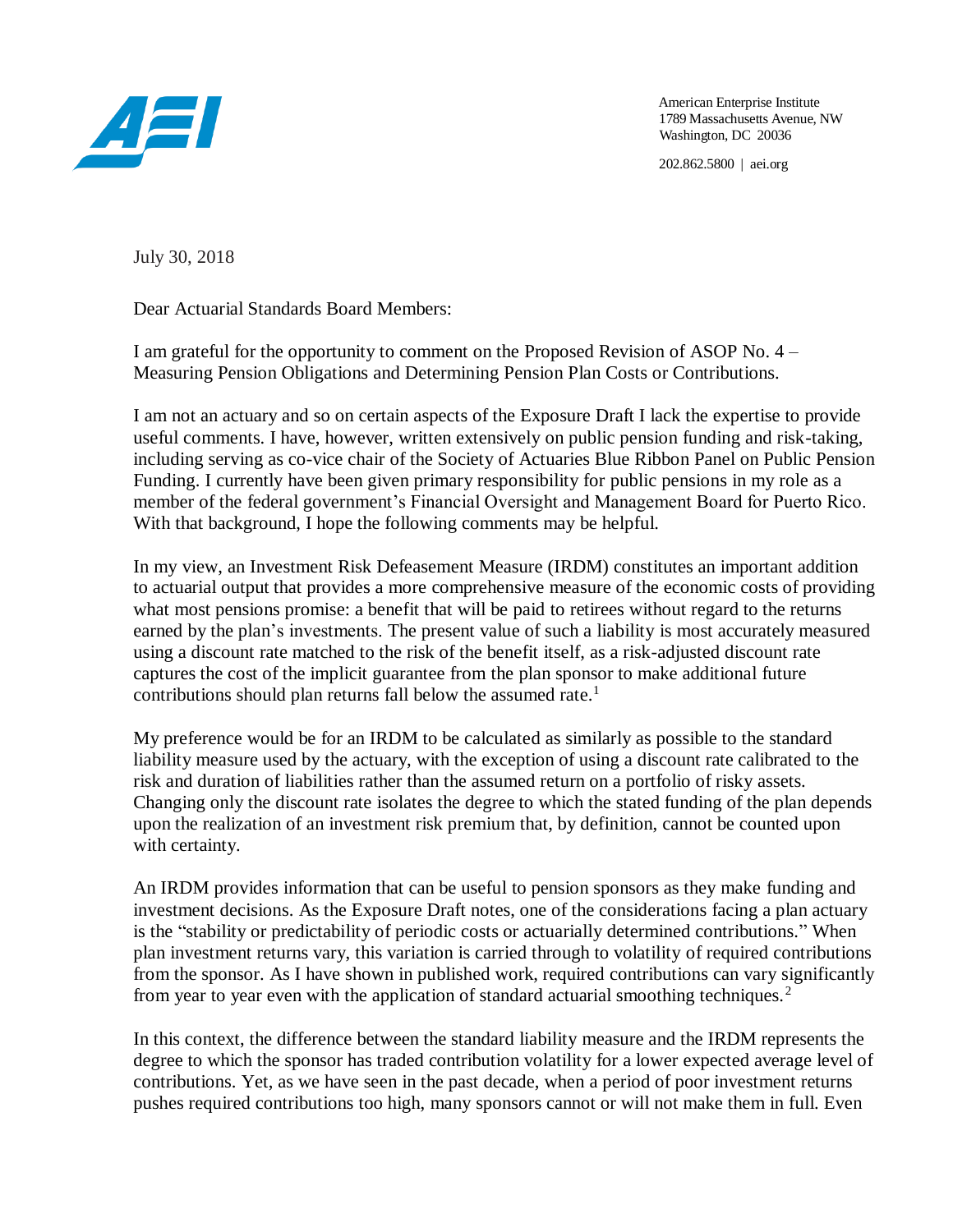

American Enterprise Institute 1789 Massachusetts Avenue, NW Washington, DC 20036

202.862.5800 | aei.org

in 2017, a decade past the onset of the Great Recession, nearly one-fifth of plans listed in the Public Plans Database did not receive their full required contribution. Plan sponsors who learn that nearly half their purported funding is in fact based on assuming the receipt of an uncertain risk premium may instead choose to increase true funding and reduce excessive risk-taking. Doing so would likely lead to more stable system financing, more secure benefits for participants and less destabilization of sponsor budgets during an economic downturn.

Similarly, the Exposure Draft notes that a plan actuary must be concerned with intergenerational equity. Public plan funding adequacy measured relative to the IRDM indicates the degree to which taxpayers to date have *truly* fully funded the pension benefits accrued by the public employees who provided services to those taxpayers. The incremental plan funding measured relative to liabilities discounted at the expected return on risky assets indicates costs, in the form of investment risk, that will be borne by future generations of taxpayers who did not receive services from those groups of public employees. The application of standard options pricing techniques to pension financing shows that funding guaranteed benefits using the discount rate on risky investments unequivocally imposes net costs on future generations of taxpayers.

It is worth noting that the IRDM would provide a measure of pension liabilities at the plan level that is at least conceptually similar to aggregated measures of pension liabilities in the National Income and Product Accounts of the United States, generated by the Bureau of Economic Analysis. These IRDM-like pension liability figures also are published in the Federal Reserve's Financial Accounts of the United States. It seems appropriate that pensions report liabilities figures that are consistent with those published at the national level and, indeed, in other countries.

While the IRDM for system-wide liabilities is a very useful addition, it would also be helpful to policymakers for actuaries to publish the normal costs of plans calculated using the discount rate chosen for the IRDM. As pension costs have increased, policymakers have been forced to make decisions that reduce the value of future pension benefits. In making such decisions, and in comparing the value of pension benefits offered by a public sector plan to those offered to employees in the private sector, the normal cost calculated using a risk-appropriate discount rate provides the best measure of the value of benefits accruing to employees in coming years.<sup>3</sup>

On a technical level, the IRDM as described in the Exposure Draft does not work well as a sponsor liability measure for plans in which investment risk is shared with participants, although it does show the total value of risk borne by all plan stakeholders. A more sophisticated and flexible technique, such as a risk neutral stochastic simulation, could provide an IRDM-like measure for these hybrid plans.<sup>4</sup>

These caveats aside, the IRDM constitutes an important step in the direction of accurate and comprehensive measurement of the economic costs of the promises made by pension plans. Those costs are substantial and in some cases threaten to destabilize state or local government budgets. The Exposure Draft, if approved in similar form, would provide plan sponsors with additional useful information in making funding and investment decisions.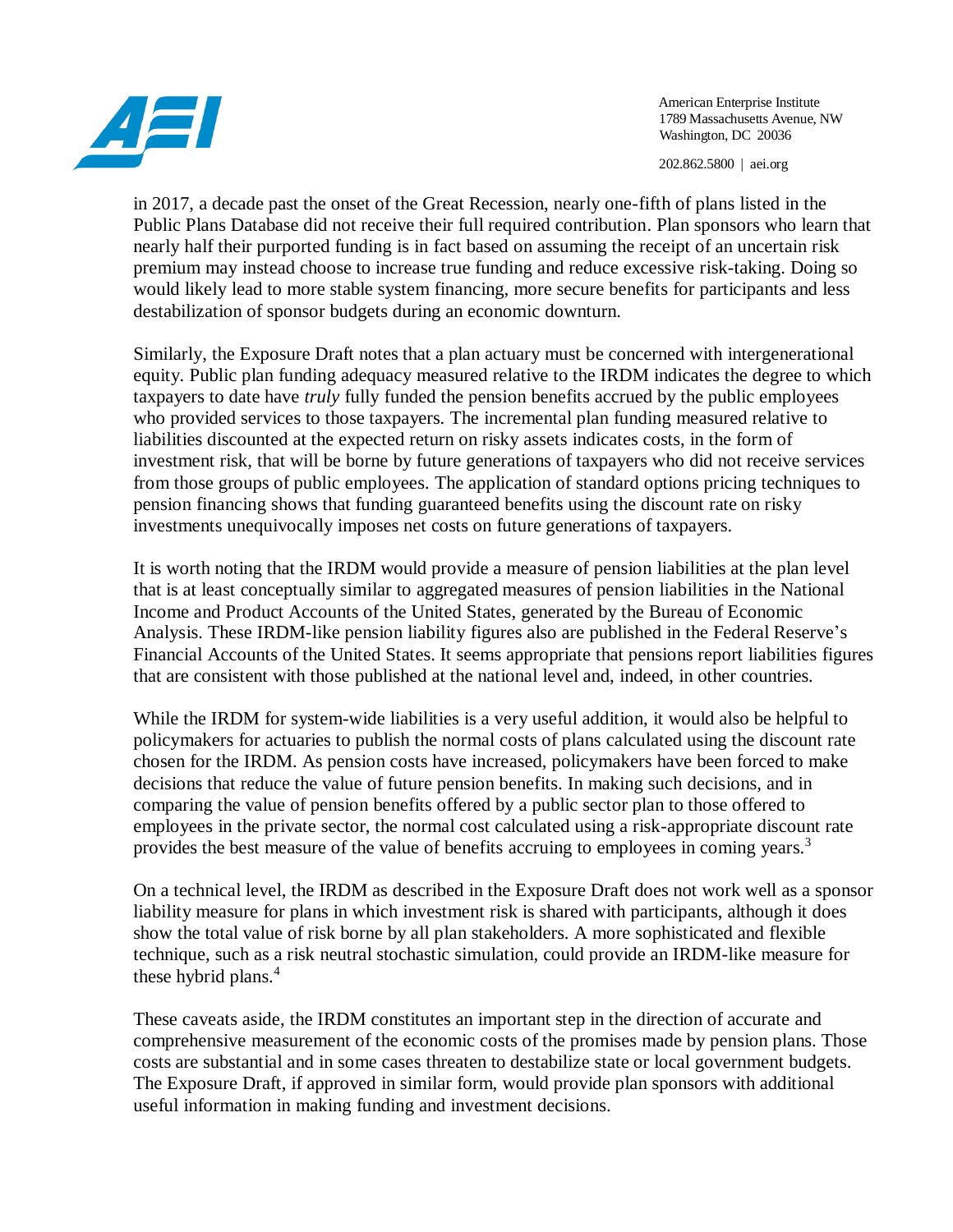

American Enterprise Institute 1789 Massachusetts Avenue, NW Washington, DC 20036

202.862.5800 | aei.org

Finally, I feel obliged to comment on accusations of a personal nature that the National Education Association levied in its July 26 letter to the Board regarding the Exposure Draft. The NEA cites a December 2015 *Forbes* article written by me that reported on a then-recent Congressional Budget Office analysis of Social Security replacement rates. Due to a programming error, the CBO analysis that I relied upon produced erroneous results. The CBO corrected these figures, and in a subsequent author's note to my *Forbes* article I noted that "the figures illustrated below are incorrect and should not be relied upon." Indeed, one reason the CBO realized their error was that, after failed attempt to replicate their figures, I raised the issue with CBO staff.

However, the NEA's July 26 letter accuses me of attempting to mislead the public:

One might assume this was an error, but Mr. Biggs had served as principal deputy commissioner of the Social Security Administration and has even weighed in on technical matters regarding how to accurately measure Social Security's pay replacement levels as far back as 2005. Given that, he undoubtedly knows that Social Security only replaces about 40% of pre-retirement income.

In fact, I have long argued that the SSA actuaries' calculation of Social Security replacement rates – which produce the common 40% figure – differs meaningfully from replacement rates as calculated by financial planners or by most actuaries.<sup>5</sup> It was due to criticisms such as my own that in 2014 the Social Security Trustees removed measures of replacement rates from their annual report. The NEA's false accusations bear no relevance to their technical comments regarding the ASB Exposure Draft. However, the NEA's personal aspersions cast doubt on the degree of good faith with which it has chosen to conduct itself in an important public policy discussion.

Sincerely yours,

and Byp

Andrew G. Biggs